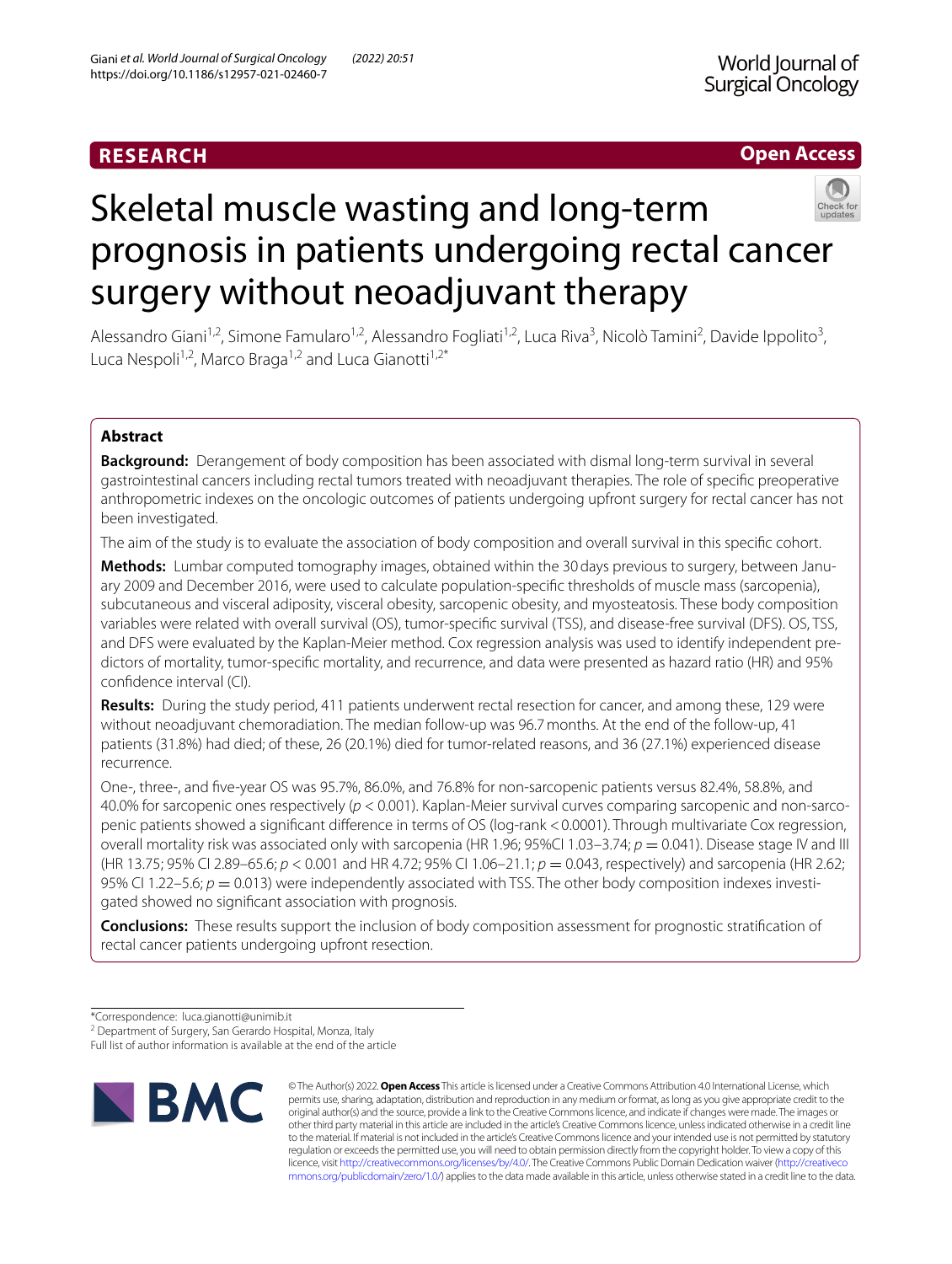**Keywords:** Sarcopenia, Body composition, Rectal cancer, Surgery, Long-term survival

## **Introduction**

In recent years, the impact of anthropometry on outcome is a matter of extensive research in several felds of surgery [\[1,](#page-6-0) [2\]](#page-6-1). Cancer-bearing patients are routinely staged before operation by way of computed tomography (CT) scan that also allows the estimation of quantitative and qualitative measurements of body composition  $[3, 4]$  $[3, 4]$  $[3, 4]$  $[3, 4]$ . The assessment of body structure through CT scan is used to stratify the risk of short-term postoperative morbidity and mortality in patients undergoing surgical procedures for malignant disease of the lung  $[5]$  $[5]$ , liver  $[6]$ , stomach [[7\]](#page-7-0), pancreas [\[8](#page-7-1)], and colorectum [\[9](#page-7-2)]. Likewise, specifc body composition indexes seem to be associated with dismal long-term prognosis of patients sufering pancreatic, gastric, pulmonary, breast, biliary, and urinary tract tumors [\[5](#page-6-4), [7](#page-7-0), [10](#page-7-3)[–13](#page-7-4)]. Recently, some studies have apprised the association of sarcopenia, visceral adiposity, and myosteatosis with worse overall and disease-free survival in patients undergoing colorectal surgery for cancer [[14](#page-7-5)[–17](#page-7-6)]. In those reports, colon and rectal cancers were evaluated as a single entity despite the fact that their perioperative management and treatment strategies are substantially diferent. Rectal surgery accounts for a substantially greater risk of postoperative complications and, in particular, higher rates of anastomotic leakage [[18](#page-7-7), [19](#page-7-8)] and surgical site infection [[20](#page-7-9)] than those reported for colon resections. Moreover, rectal tumors appear to have a worse long-term prognosis than colonic ones [[21](#page-7-10)[–24](#page-7-11)]. Accordingly, it would be worthwhile to study more homogeneous patient populations. Neoadjuvant chemoradiation (NACR) should be the standard of care for stage II–III rectal cancer [\[25](#page-7-12)] given its advantages in terms of survival and recurrence. However, NACR is not indicated in the early and metastatic disease stages and its role is still debated in intermediate stage disease when a good quality mesorectal excision can be achieved [[25](#page-7-12)[–27](#page-7-13)]. Additionally, patients may not undergo NACR due to poor performance status or personal preference. Furthermore, neoadjuvant treatments may afect body composition [\[28](#page-7-14)] potentially resulting a confounding factor.

The aim of the present study is to evaluate the potential association of preoperative body composition indexes and long-term oncologic outcomes in a cohort of patients undergoing rectal resection for cancer without NACR.

#### **Materials and methods**

## **Study overview**

A prospectively maintained and anonymized electronic dataset was queried for adult patients who had undergone curative surgery for rectal cancer between January 2009 and December 2016 at our institution. The exclusion criteria were the lack of a CT scan performed locally within 30days previous to surgery and that they were receiving NACR. For data analysis, the oncologic follow-up was interrupted in May 2020. The local ethical committee review of the protocol deemed that formal approval was not required owing to the retrospective, observational, and anonymous nature of this study. The study protocol followed the ethical guidelines of the 1975 Declaration of Helsinki (revised in Brazil in 2013). Results are reported in accordance with Strengthening the Reporting of Observational Studies in Epidemiology (STROBE) [\[29](#page-7-15)].

#### **CT‑derived body composition analysis**

The last CT scan performed before surgical resection was used for the analysis. A multiphasic multidetector CT scan was performed with two different CT scanners: The Brilliance iCT 256-slice or Brilliance 16-slice CT scanners (Philips Medical Systems, Eindhoven, Netherlands). An unenhanced scan was followed by a post-contrast triphasic acquisition (arterial, portal venous, and equilibrium phase), after the intravenous injection of 90 to 145mL of non-ionic iodinated contrast medium (Xenetix 350; Guerbet, Aulnay, France) at a flow-rate of  $3.5 \text{ mL/s}$ followed by the injection of 50mL of saline solution. Images were reconstructed with the Filtered Back projection technique if acquired on Brilliance 16-slice CT or with the Hybrid-Iterative Reconstruction algorithm (iDose4) if acquired on Brilliance iCT. All the examinations were transferred to an image workstation (Intellispace portal 8.0; Philips Medical Systems) to evaluate, select, and save the image for analysis, in DICOM format. The analysis was performed with the open source image analysis software ImageJ (developed by the National Institutes of Health; available from [http://rsbweb.nih.](http://rsbweb.nih.gov/ij/download.html) [gov/ij/download.html](http://rsbweb.nih.gov/ij/download.html)), which gives comparable results of other soft-ware for body composition analysis, as previously described by van Vugt et al. [[3\]](#page-6-2).

Two dedicated radiologists (LR, DI), blinded to patient information, calculated total muscle area (TMA), which estimates the total muscle mass, total fat area (TFA), visceral fat area (VFA), subcutaneous fat area (SFA), and intramuscular fat area (IMFA) [\[4\]](#page-6-3). TMA, SFA and VFA were utilized to calculate the skeletal muscle index (SMI  $=$  TMA/m<sup>2</sup>), subcutaneous adipose tissue index (SATI =  $SFA/m<sup>2</sup>$ ), and sarcopenic obesity (SO=VFA/TMA). The visceral to subcutaneous adipose tissue area ratio was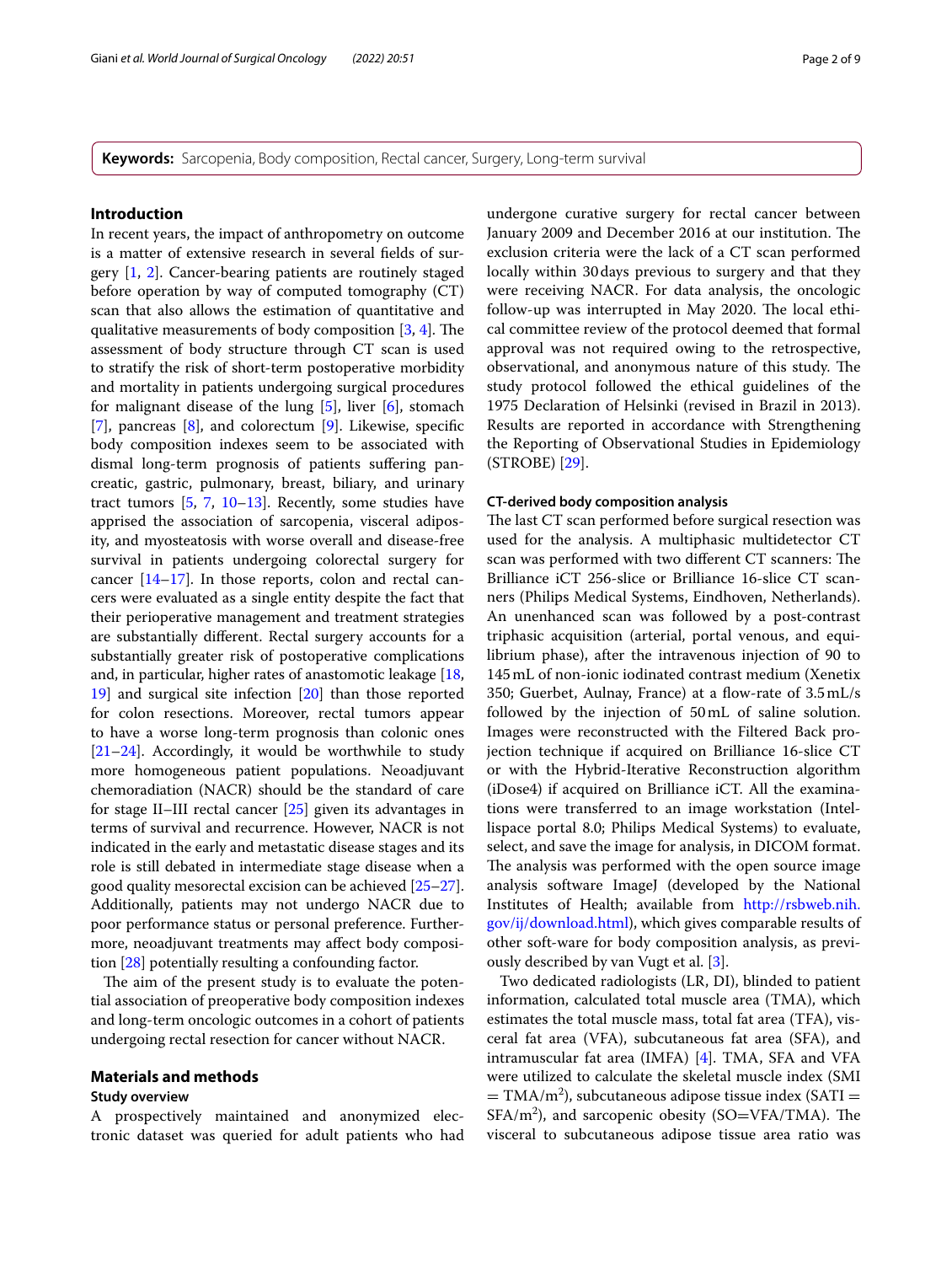calculated to explore the abdominal adipose tissue distribution (VSR  $=$  VFA/SFA). The grade of myosteatosis was determined through the intramuscular adipose tissue content  $(MS = IMFA/TMA)$ . Body composition indexes were normalized for height in meters squared [\[3,](#page-6-2) [30\]](#page-7-16) and expressed as  $\text{cm}^2/\text{m}^2$ . The first and the fourth quartile were estimated for each index according to sex [[31\]](#page-7-17). Body composition indexes were presented as dichotomous variables. The first quartile of SMI was considered to be sarcopenia, while the last quartile was used for VATI, SATI, VSR, VFMAI, and IMFAR to quantify visceral adiposity, high subcutaneous adiposity, visceral obesity (VO), sarcopenic obesity (SO), and myosteatosis, respectively. Patients were considered obese when BMI >  $30\,\mathrm{kg/m^2}$  and underweight when  $\text{BMI} < 20 \,\text{kg/m}^2 \,\text{[30]}.$  $\text{BMI} < 20 \,\text{kg/m}^2 \,\text{[30]}.$  $\text{BMI} < 20 \,\text{kg/m}^2 \,\text{[30]}.$ 

#### **Outcome variables and defnitions**

Age, sex, the Charlson comorbidity index (CCI), and the American Society of Anesthesiology (ASA) score were collected during the first outpatient visit. The type of operation (anterior resection, Miles procedure or Hartmann procedure) and approach (open or laparoscopic) were the surgical parameters considered. Histology variables were evaluated and included infltration of resection margins ( $R$  status),  $pTNM$ , and disease stage. The Clavien-Dindo Classifcation was adopted to stratify postoperative morbidity and mortality  $[32]$  $[32]$ . The follow-up data included the date of death, the date of cancer relapse, and the site of relapse and were collected according to the latest outpatient visit. When oncologic follow-up was not available in the hospital registry, patients were reached by telephone interviews. Overall survival (OS) was defned as the time interval in months from surgery to death; if the patient was alive, data were censored at the last available visit. Tumor-specifc survival (TSS) was defned as the time interval in months from surgery to cancerrelated death. Other specifc causes of death were not recorded, but when occurred, patients were censored. Disease-free survival (DFS) was defned as the time interval in months from surgery to recurrence or death. In case of no recurrence, data were censored at the date of the last available follow-up. Patients with stage IV cancer were excluded from this latter analysis.

## **Study endpoints**

The primary endpoint was to evaluate the possible association of diferent body composition indexes and OS in patients undergoing rectal resection for cancer who did not receive NACR. Secondary endpoints were the diferences in terms of DFS and TSS among diferent anthropometric phenotypes.

## **Statistics**

Data are expressed as a median and interquartile range (IQR) and number and relative percentage. Normal distribution of continuous variables was assessed using the Kolmogorov-Smirnov test. Continuous variables were analyzed using the Mann-Whitney test and categorical variables using the Fisher exact test or chi-square test as appropriate. OS, TSS, and DFS were evaluated using the Kaplan-Meier method. Stage IV patients were excluded from the DFS analysis. Comparison among groups was performed using the log-rank test. Cox regression analysis was used to identify independent predictors of mortality, tumor-specifc mortality, and recurrence, and data was presented as hazard ratio (HR) and 95% confdence interval (CI). Variables to be inserted in the model were selected by a step-forward approach with all the signifcant  $(p < 0.1)$  and clinically relevant variables examined by univariate Cox analysis. Median follow-up time was estimated with the reverse Kaplan-Meier method. All statistics were 2-tailed, and statistical signifcance was accepted when  $p < 0.05$ . All statistical analyses were performed using R software (v 3.6.0).

## **Results**

A total of 411 patients underwent a rectal resection for cancer during the study period. Among them, 129 patients did not receive NACR and thus were included in the analysis. The reasons they did not receive NACR were as follows: 13 patients were stage I, 30 were stage IV, 64 due to the upper tumor limit crossing over the peritoneal reflection, 13 due to comorbidities, and 9 due to refusal.

Baseline, surgical, and tumor characteristics are shown in Table [1](#page-3-0). Briefly, the median age of the cohort was 72years (IQR 62–78), and 48 (37.2%) were females. The median CCI was  $5$  (IQR 4-7), the median body mass index (BMI) 25.3 (IQR 23.4–27.8), and laparoscopic resection was performed for 62 patients (48.1%). Body composition indexes, their relative ranges, and the cutoff values used for the present analysis are reported in Supplementary Table [1](#page-6-6). The median follow-up was 96.7months (95% CI 61.6–119.5). At the end of the follow-up, overall, 41 patients (31.8%) had died; of these, 26  $(20.1\%)$  for tumor-related reasons. Thirty-five patients (27.1%) experienced disease recurrence. Table [2](#page-4-0) reports the Cox univariate analysis performed to identify factors predicting OS, TSS, and recurrence. The variables signifcantly associated with OS were age (HR 1.06, *p*  $<$  0.001), CCI (HR 1.36,  $p <$  0.001), BMI (HR 0.88,  $p =$ 0.006), SMI (HR 3.1, *p* < 0.001), positive resection margins (HR 4.97, *p* < 0.001), VATI (HR 0.36, *p* = 0.021), and stage IV disease (HR 4.32,  $p = 0.003$ ). TSS resulted correlated with CCI (HR 1.31, *p* = 0.001), BMI (HR 0.88,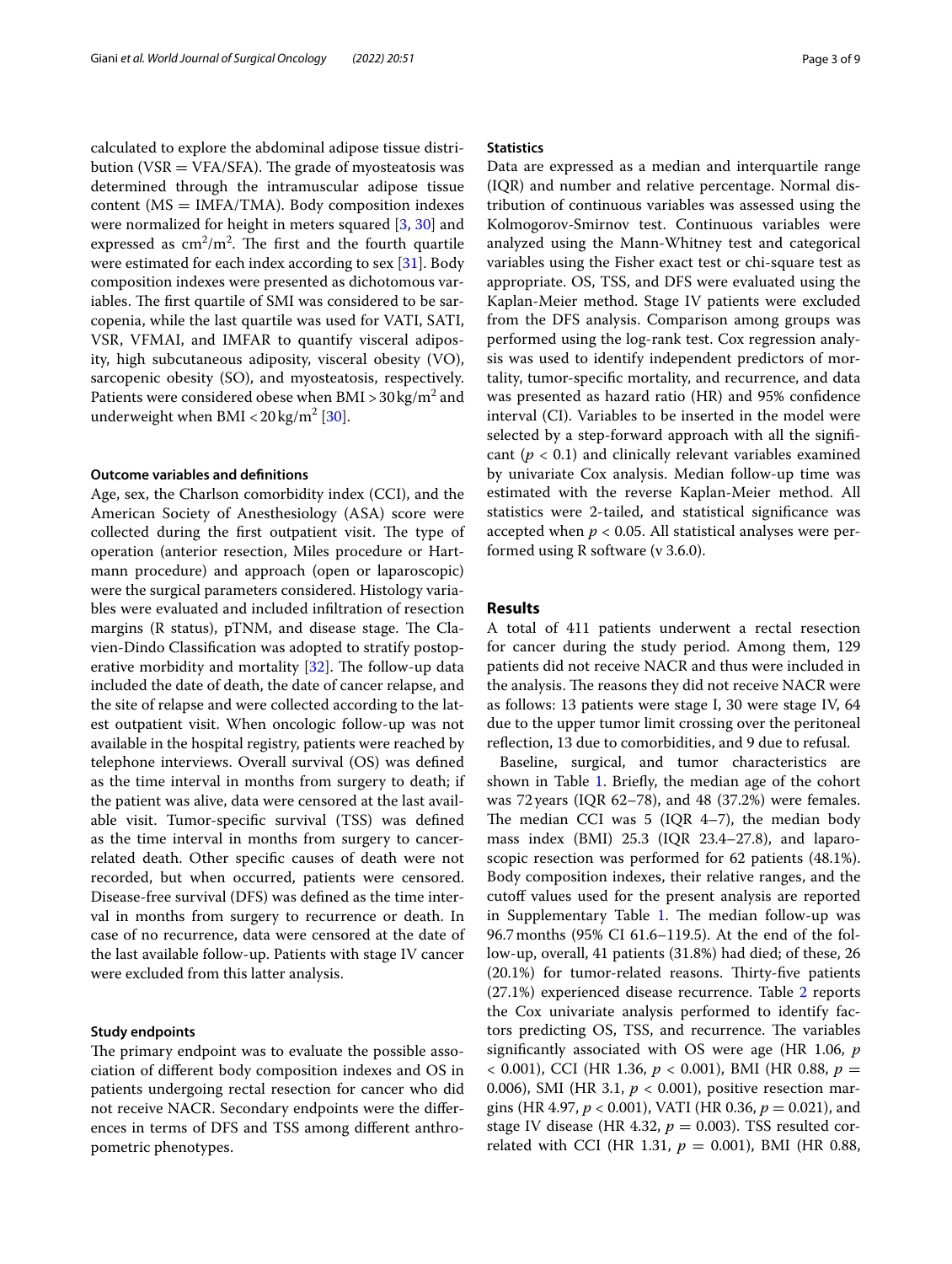## <span id="page-3-0"></span>**Table 1** Characteristics of the cohort

| Years<br>$72(62 - 78)$<br>Age<br>Females<br>Sex<br>48 (37.2)<br><b>BMI</b><br>25.3 (23.4-27.8)<br><b>CCI</b><br>$5(4-7)$<br><b>ASA</b> score<br>4(3.1)<br>1<br>$\overline{2}$<br>66 (51.2)<br>3<br>59 (45.7)<br>Type of surgery<br>94 (72.9)<br>Anterior resection<br>Miles procedure<br>21(16.3)<br>Hartmann procedure<br>14(10.8)<br>63 (48.8)<br>Laparoscopy<br><b>Overall morbidity</b><br>43 (33.3)<br><b>Clavien-Dindo classification</b><br>$<$ 3<br>27 (20.9)<br>15(11.6)<br>$\geq$ 3<br>Redo surgery<br>8(6.2)<br>Anastomotic leakage <sup>a</sup><br>8/94(8.5)<br><b>Tumor location</b><br>High<br>64 (49.6)<br>Middle<br>41 (31.8)<br>24 (18.6)<br>Low<br><b>TNM</b> stage<br>30(23.3)<br>33 (25.6)<br>Ш<br>$\mathbb{H}$<br>41 (31.8)<br>$\mathsf{IV}$<br>13(10.1)<br>Positive resection margin<br>11(8.5) | <b>Variables</b>      | Included patients $N = 129$<br>Median (IQR)/N (%) |
|-----------------------------------------------------------------------------------------------------------------------------------------------------------------------------------------------------------------------------------------------------------------------------------------------------------------------------------------------------------------------------------------------------------------------------------------------------------------------------------------------------------------------------------------------------------------------------------------------------------------------------------------------------------------------------------------------------------------------------------------------------------------------------------------------------------------------|-----------------------|---------------------------------------------------|
|                                                                                                                                                                                                                                                                                                                                                                                                                                                                                                                                                                                                                                                                                                                                                                                                                       |                       |                                                   |
|                                                                                                                                                                                                                                                                                                                                                                                                                                                                                                                                                                                                                                                                                                                                                                                                                       |                       |                                                   |
|                                                                                                                                                                                                                                                                                                                                                                                                                                                                                                                                                                                                                                                                                                                                                                                                                       |                       |                                                   |
|                                                                                                                                                                                                                                                                                                                                                                                                                                                                                                                                                                                                                                                                                                                                                                                                                       |                       |                                                   |
|                                                                                                                                                                                                                                                                                                                                                                                                                                                                                                                                                                                                                                                                                                                                                                                                                       |                       |                                                   |
|                                                                                                                                                                                                                                                                                                                                                                                                                                                                                                                                                                                                                                                                                                                                                                                                                       |                       |                                                   |
|                                                                                                                                                                                                                                                                                                                                                                                                                                                                                                                                                                                                                                                                                                                                                                                                                       |                       |                                                   |
|                                                                                                                                                                                                                                                                                                                                                                                                                                                                                                                                                                                                                                                                                                                                                                                                                       |                       |                                                   |
|                                                                                                                                                                                                                                                                                                                                                                                                                                                                                                                                                                                                                                                                                                                                                                                                                       |                       |                                                   |
|                                                                                                                                                                                                                                                                                                                                                                                                                                                                                                                                                                                                                                                                                                                                                                                                                       |                       |                                                   |
|                                                                                                                                                                                                                                                                                                                                                                                                                                                                                                                                                                                                                                                                                                                                                                                                                       |                       |                                                   |
|                                                                                                                                                                                                                                                                                                                                                                                                                                                                                                                                                                                                                                                                                                                                                                                                                       |                       |                                                   |
|                                                                                                                                                                                                                                                                                                                                                                                                                                                                                                                                                                                                                                                                                                                                                                                                                       |                       |                                                   |
|                                                                                                                                                                                                                                                                                                                                                                                                                                                                                                                                                                                                                                                                                                                                                                                                                       |                       |                                                   |
|                                                                                                                                                                                                                                                                                                                                                                                                                                                                                                                                                                                                                                                                                                                                                                                                                       |                       |                                                   |
|                                                                                                                                                                                                                                                                                                                                                                                                                                                                                                                                                                                                                                                                                                                                                                                                                       |                       |                                                   |
|                                                                                                                                                                                                                                                                                                                                                                                                                                                                                                                                                                                                                                                                                                                                                                                                                       |                       |                                                   |
|                                                                                                                                                                                                                                                                                                                                                                                                                                                                                                                                                                                                                                                                                                                                                                                                                       |                       |                                                   |
|                                                                                                                                                                                                                                                                                                                                                                                                                                                                                                                                                                                                                                                                                                                                                                                                                       |                       |                                                   |
|                                                                                                                                                                                                                                                                                                                                                                                                                                                                                                                                                                                                                                                                                                                                                                                                                       |                       |                                                   |
|                                                                                                                                                                                                                                                                                                                                                                                                                                                                                                                                                                                                                                                                                                                                                                                                                       |                       |                                                   |
|                                                                                                                                                                                                                                                                                                                                                                                                                                                                                                                                                                                                                                                                                                                                                                                                                       |                       |                                                   |
|                                                                                                                                                                                                                                                                                                                                                                                                                                                                                                                                                                                                                                                                                                                                                                                                                       |                       |                                                   |
|                                                                                                                                                                                                                                                                                                                                                                                                                                                                                                                                                                                                                                                                                                                                                                                                                       |                       |                                                   |
|                                                                                                                                                                                                                                                                                                                                                                                                                                                                                                                                                                                                                                                                                                                                                                                                                       | Adjuvant chemotherapy | 61(47.3)                                          |

*BMI* body mass index, *CCI* Charlson comorbidity index, *ASA* American Society of Anesthesiologists

<sup>a</sup> Calculated on the number of patients who underwent restorative surgery

*p* = 0.025), SMI (HR 2.99, *p* = 0.004), VATI (HR 0.18,  $p = 0.021$ ), positive resection margins (HR 7.96,  $p \lt$ 0.001), TNM stage III (HR 5.53, *p* = 0.024), TNM stage IV (HR 14.96,  $p = 0.001$ ), and adjuvant chemotherapy (HR 2.62,  $p = 0.028$ ). DFS was significantly associated with CCI (HR 1.23,  $p = 0.039$ ) and BMI (HR 0.88,  $p =$ 0.046). At the multivariate Cox regression, overall mortality risk was associated with sarcopenia (HR 1.96; 95% CI 1.03–3.74;  $p = 0.041$ ) (Table [3\)](#page-4-1). Disease stage IV and III (HR 13.75; 95% CI 2.89–65.6; *p* < 0.001 and HR 4.72; 95% CI 1.06–21.1;  $p = 0.043$ , respectively) and sarcopenia (HR 2.62; 95% CI 1.22–5.6; *p* = 0.013) were independently associated with TSS (Supplementary Fig. [1](#page-6-7)). One-, three-, and fve-year OS was 95.7%, 86.0%, and 76.8% for non-sarcopenic patients versus 82.4%, 58.8%, and 40.0% for the sarcopenic group respectively ( $p < 0.001$ ). TSS at 1, 3, and 5 years was 96.8%, 90.2%, and 85.4% for nonsarcopenic patients versus 85.3%, 75.3%, and 54.7% ( $p =$ 0.002) in the case of sarcopenia respectively. DFS rates at 1, 3, and 5years were 89.4%, 80.3%, and 70.6% for the non-sarcopenic group and 69.2%, 46.2%, and 46.2% in the case of sarcopenia respectively ( $p = 0.004$ ). The Kaplan-Meier survival curve for OS is depicted in Fig. [1](#page-5-0) while TSS and DFS curves are shown in Supplementary Figs. [2](#page-6-8) and [3](#page-6-9) respectively.

## **Discussion**

In this cohort study, regarding patients who underwent upfront rectal cancer surgery without NACR, the presence of preoperative sarcopenia assessed at CT scan was an independent prognostic factor for dismal longterm OS and TSS, along with other acknowledged variables such as the tumor stage. Several other studies have reported an association between preoperative skeletal muscle wasting and poor long-term survival in diferent oncological diseases [\[5](#page-6-4)[–8](#page-7-1), [33\]](#page-7-19) and more specifcally in colorectal cancer patients [\[15](#page-7-20), [34–](#page-7-21)[38](#page-7-22)]. However, all those trials used a combined analysis of colon and rectal cancer patients and this may have generated an ambiguous interpretation regarding the oncologic prognosis since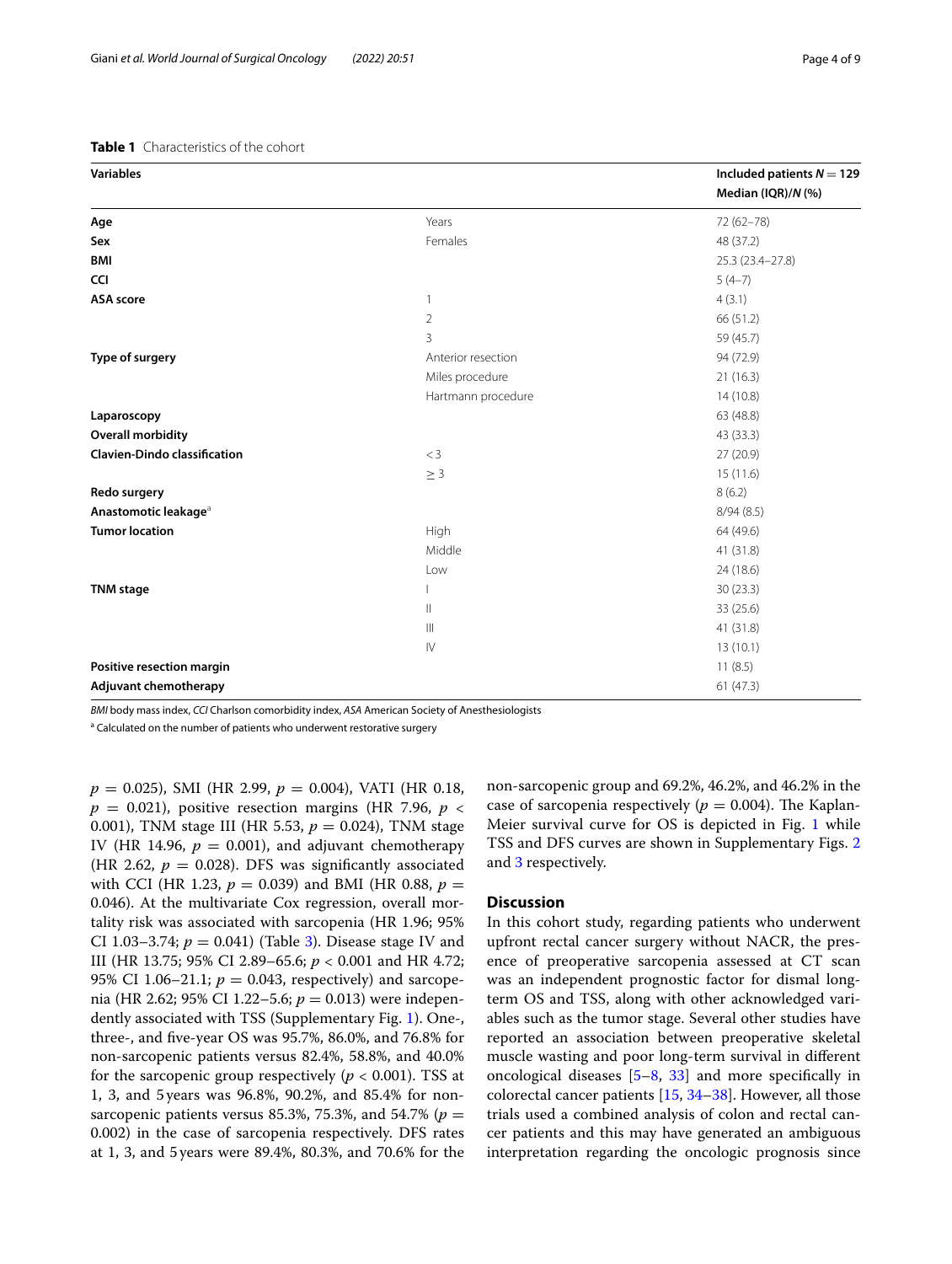<span id="page-4-0"></span>

|          |  |  |  |  |  |  |  |  | Table 2 Values are hazard ration (HR) [95% confidential intervals]. Stage IV patients were excluded from analysis of disease-free |
|----------|--|--|--|--|--|--|--|--|-----------------------------------------------------------------------------------------------------------------------------------|
| survival |  |  |  |  |  |  |  |  |                                                                                                                                   |

|                            | <b>Overall survival</b>          | Disease-free survival            | Tumor-specific survival          |
|----------------------------|----------------------------------|----------------------------------|----------------------------------|
| Age                        | $1.06(1.03 - 1.09, p < 0.001)$   | $1.03(0.99-1.07, p = 0.137)$     | $1.02(0.99-1.06, p = 0.211)$     |
| Sex, female                | $0.79(0.43 - 1.44, p = 0.444)$   | $0.67(0.27-1.64, p = 0.376)$     | $0.69(0.32-1.52, p = 0.360)$     |
| <b>BMI</b>                 | $0.88(0.80-0.96, p = 0.006)$     | $0.88(0.77-1.00, p = 0.046)$     | $0.88(0.78-0.98, p = 0.025)$     |
| <b>CCI</b>                 | 1.36 (1.20–1.53, $p < 0.001$ )   | 1.23 $(1.01-1.50, p = 0.039)$    | 1.31 $(1.12 - 1.53, p = 0.001)$  |
| ASA score                  |                                  |                                  |                                  |
| $2$ vs $1$                 | $0.45(0.10-1.97, p = 0.291)$     | $0.95(0.13 - 7.14, p = 0.957)$   | $0.73(0.09 - 5.57, p = 0.758)$   |
| 3 v s 1                    | $1.21(0.29 - 5.07, p = 0.796)$   | 1.43 $(0.19 - 10.93, p = 0.731)$ | 1.22 $(0.16 - 9.22, p = 0.850)$  |
| SMI, yes                   | 3.15 $(1.76 - 5.65, p < 0.001)$  | 2.25 $(0.93 - 5.45, p = 0.073)$  | $2.99(1.43-6.23, p = 0.004)$     |
| VO, yes                    | $1.02(0.54-1.94, p = 0.947)$     | $1.97(0.84 - 4.61, p = 0.118)$   | $0.85(0.36-1.98, p = 0.703)$     |
| IMFAR, yes                 | $1.28(0.69 - 2.40, p = 0.435)$   | $0.71(0.26-1.92, p = 0.495)$     | $0.78(0.32-1.92, p = 0.590)$     |
| SO, yes                    | $0.72(0.36-1.46, p = 0.367)$     | 1.36 $(0.55-3.33, p = 0.506)$    | $0.31(0.09-1.02, p = 0.054)$     |
| SATI, yes                  | $0.78(0.38-1.61, p = 0.503)$     | $1.31(0.51-3.35, p = 0.575)$     | $0.52(0.18-1.51, p = 0.231)$     |
| VATI, yes                  | $0.36(0.15-0.86, p = 0.021)$     | $0.74(0.27-2.01, p = 0.560)$     | $0.18(0.04 - 0.77, p = 0.021)$   |
| Laparoscopy, yes           | $0.49(0.07 - 3.62, p = 0.485)$   | $0.11(0.01 - 0.89, p = 0.039)$   | $0.36(0.05 - 2.67, p = 0.315)$   |
| Severe complication, yes   | $0.84(0.32 - 2.18, p = 0.717)$   | $0.16(0.02-1.24, p = 0.079)$     | $0.85(0.26-2.77, p = 0.792)$     |
| Tumor location             |                                  |                                  |                                  |
| Middle vs high             | $1.28(0.67 - 2.46, p = 0.454)$   | $0.67(0.23-1.93, p = 0.461)$     | $1.18(0.50-2.75, p = 0.710)$     |
| Low vs high                | 1.37 $(0.63 - 2.98, p = 0.434)$  | 1.64 $(0.57-4.72, p = 0.362)$    | 1.46 $(0.56 - 3.85, p = 0.441)$  |
| TNM stage                  |                                  |                                  |                                  |
| $\parallel$ vs $\parallel$ | $1.63(0.68-3.94, p = 0.277)$     | $1.23(0.33-4.58, p = 0.759)$     | $3.00(0.61 - 14.87, p = 0.179)$  |
| III vs I                   | $1.68(0.72 - 3.93, p = 0.232)$   | $2.88(0.94 - 8.84, p = 0.064)$   | 5.53 $(1.25 - 24.51, p = 0.024)$ |
| IV vs I                    | 4.32 $(1.65 - 11.27, p = 0.003)$ |                                  | 14.96 (3.16-70.84, $p = 0.001$ ) |
| Radicality                 |                                  |                                  |                                  |
| R1 vs R0                   | 4.97 (2.27-10.87, $p < 0.001$ )  |                                  | 7.96 (3.27-19.39, $p < 0.001$ )  |
| Adjuvant chemotherapy, yes | 1.19 $(0.66 - 2.17, p = 0.563)$  | $2.36(0.92 - 6.04, p = 0.072)$   | $2.62(1.11-6.19, p = 0.028)$     |

*BMI* Body mass index, *CCI* Charlson comorbidity index, *ASA* American Society of Anesthesiologists, *SMI* Skeletal muscle index, *VATI* Visceral adipose tissue index, *SATI* Subcutaneous adipose tissue index, *VO* Visceral obesity, *SO* Sarcopenic obesity

colonic tumors have a better survival than rectal cancers [[21–](#page-7-10)[23](#page-7-23), [39\]](#page-7-24). Only more recently have a few authors analyzed patients with rectal cancer alone [[40](#page-7-25), [41](#page-7-26)]. However, in these previous studies, all patients had received NACR. Since NACR may afect body composition variables [[28\]](#page-7-14), we decided to evaluate a specific cohort of patients

<span id="page-4-1"></span>**Table 3** Multivariate analysis of factors associated with overall mortality

|                             | HR   | 95%CI         | р     |
|-----------------------------|------|---------------|-------|
| Age (per year of increase)  | 1.02 | $0.98 - 1.10$ | 0.398 |
| BMI (per point of increase) | 0.92 | $0.83 - 1.0$  | 0.107 |
| CCI (per point of increase) | 1.17 | $0.96 - 1.40$ | 0.124 |
| Sarcopenia (vs normal)      | 1.96 | $1.03 - 3.7$  | 0.041 |
| Stage II (vs I)             | 1.14 | $0.47 - 2.80$ | 0.775 |
| Stage III (vs I)            | 1.29 | $0.54 - 3.10$ | 0.573 |
| Stage IV (vs I)             | 2.46 | $0.82 - 7.40$ | 0.107 |
| VATI (low vs high)          | 0.65 | $0.26 - 1.60$ | 0.347 |
|                             |      |               |       |

*CI* Confdential interval, *BMI* Body mass index, *CCI* Charlson comorbidity index, *VATI* Visceral adipose tissue index

undergoing rectal resection without having received NACR. In this context, the present data may add value to the previous literature since this group of patients had not been previously investigated. However, even in this relatively small and selected population, preoperative muscle wasting was signifcantly associated with dismal long-term prognosis as in other studies [[40,](#page-7-25) [41](#page-7-26)].

Other authors have evaluated the role of visceral obesity and found no signifcant diference in the DFS and OS between the group bearing this condition and controls [\[16](#page-7-27), [40](#page-7-25), [42](#page-7-28)]. Similar to these fndings, we did not observe a signifcant association of adiposity-related indexes, namely visceral obesity, sarcopenic obesity and myosteatosis, and survival. In contrast, Brown et al. [[17](#page-7-6)] recently demonstrated the role of visceral and subcutaneous adiposity in afecting mortality in a large cohort of North American colorectal cancer patients. Instead, Han et al. [\[43](#page-7-29)] showed in a Korean population, that sarcopenic obesity was the only anthropometric variable negatively associated with overall survival in a specifc subgroup of non-metastatic rectal cancer patients. In another recent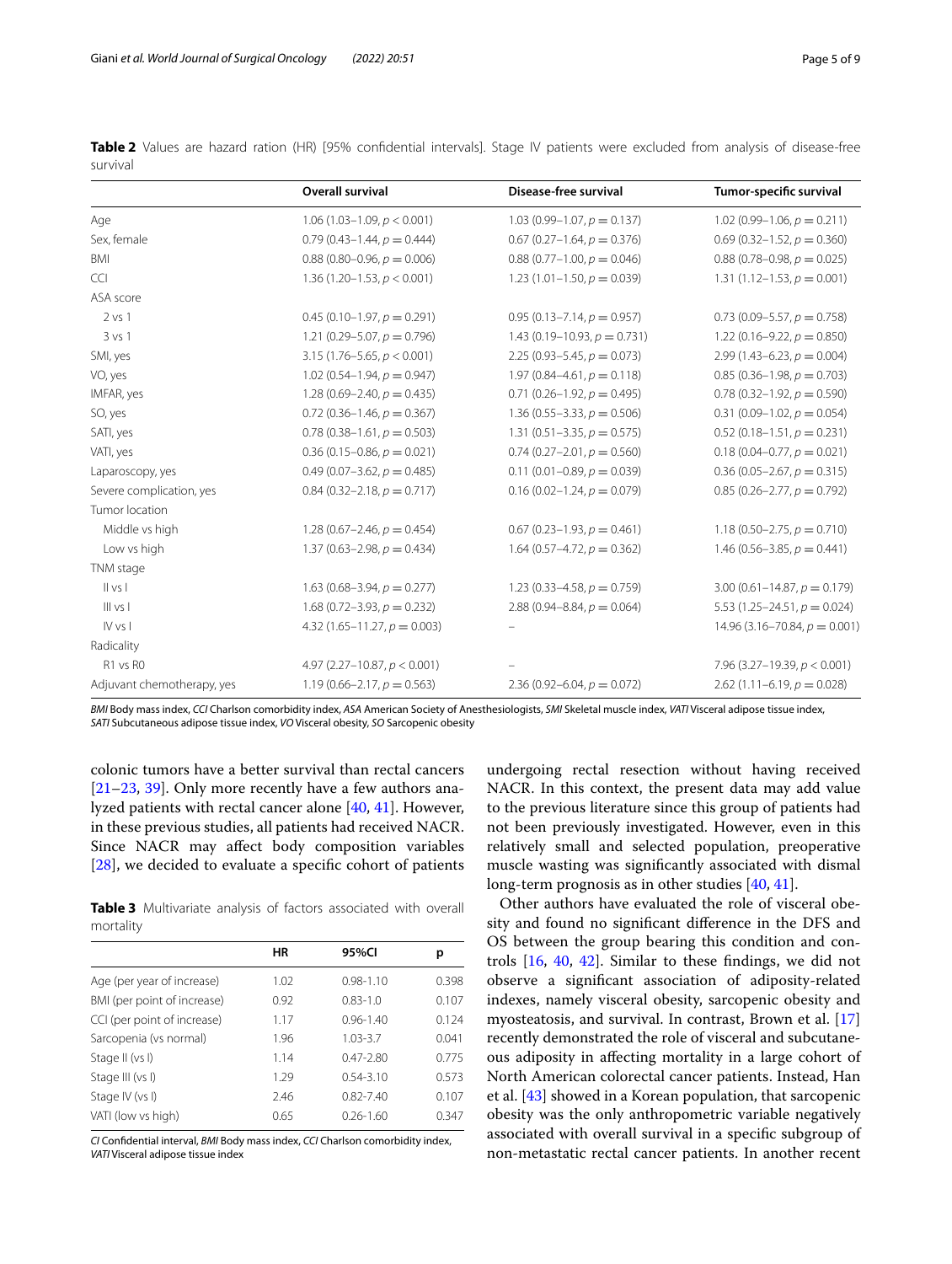

<span id="page-5-0"></span>study, Horii et al. found a negative impact of high intramuscular adipose tissue content on short and long-term outcomes in a subgroup of patients with colorectal liver metastasis undergoing hepatectomy  $[44]$  $[44]$  $[44]$ . This inconsistency of results may be partially explained by the different ethnicity and the well-recognized diferences in anthropometric phenotype among Mediterranean, North American, and Asian populations.

The exact mechanism of how changes in body composition affect survival of cancer patients remains speculative. Sarcopenia is a component of cancer cachexia and a hallmark of malnutrition, and thus, it may be considered an indirect sign of aggressive disease and subsequent poor prognosis [[45](#page-7-31)]. Nutritional risk scores are widely used and have been repeatedly demonstrated to be predictors of all-cause mortality and cancer-specific death in colorectal cancer [[46](#page-7-32), [47\]](#page-7-33). However, some authors have underlined how the quantitative measurement of muscle wasting overtakes classic malnutrition metrics as a predictor of survival [[36](#page-7-34), [45\]](#page-7-31), and the recently proposed GLIM criteria for malnutrition now include instrumental measurement of the muscle mass [\[48\]](#page-8-0).

Diferent pathophysiologic pathways have been proposed to explain the association between muscle mass or other body compartments and long-term survival. A systemic infammation status seems a key mechanism [[49\]](#page-8-1). Chronic inflammation increases the risk of cancer and hampers patient response to treatments [\[50](#page-8-2)]. High preoperative infammatory markers have been directly associated to an increase in morbidity and mortality in colorectal cancer patients undergoing surgery [[51](#page-8-3)]. Adipose tissue and skeletal muscle are the largest organs of the body and their immunoregulatory role are well recognized, given the ability to release a wide range of bioactive mediators [\[52](#page-8-4)]. In particular, myokines, cytokines produced by myocytes, play a critical role in cancer prevention counterbalancing the harmful efects of proinfammatory adipokines [\[52](#page-8-4), [53\]](#page-8-5).

The qualitative and quantitative evaluation of body architecture based on CT scan has several advantages. It does not add risk to patients since this imaging tool is routinely used for staging purposes, and thanks to new software, the measurement of diferent body compartments can be easily gathered. Furthermore, accuracy and reproducibility [[3,](#page-6-2) [40](#page-7-25)] are additional reasons to propose abdominal CT imaging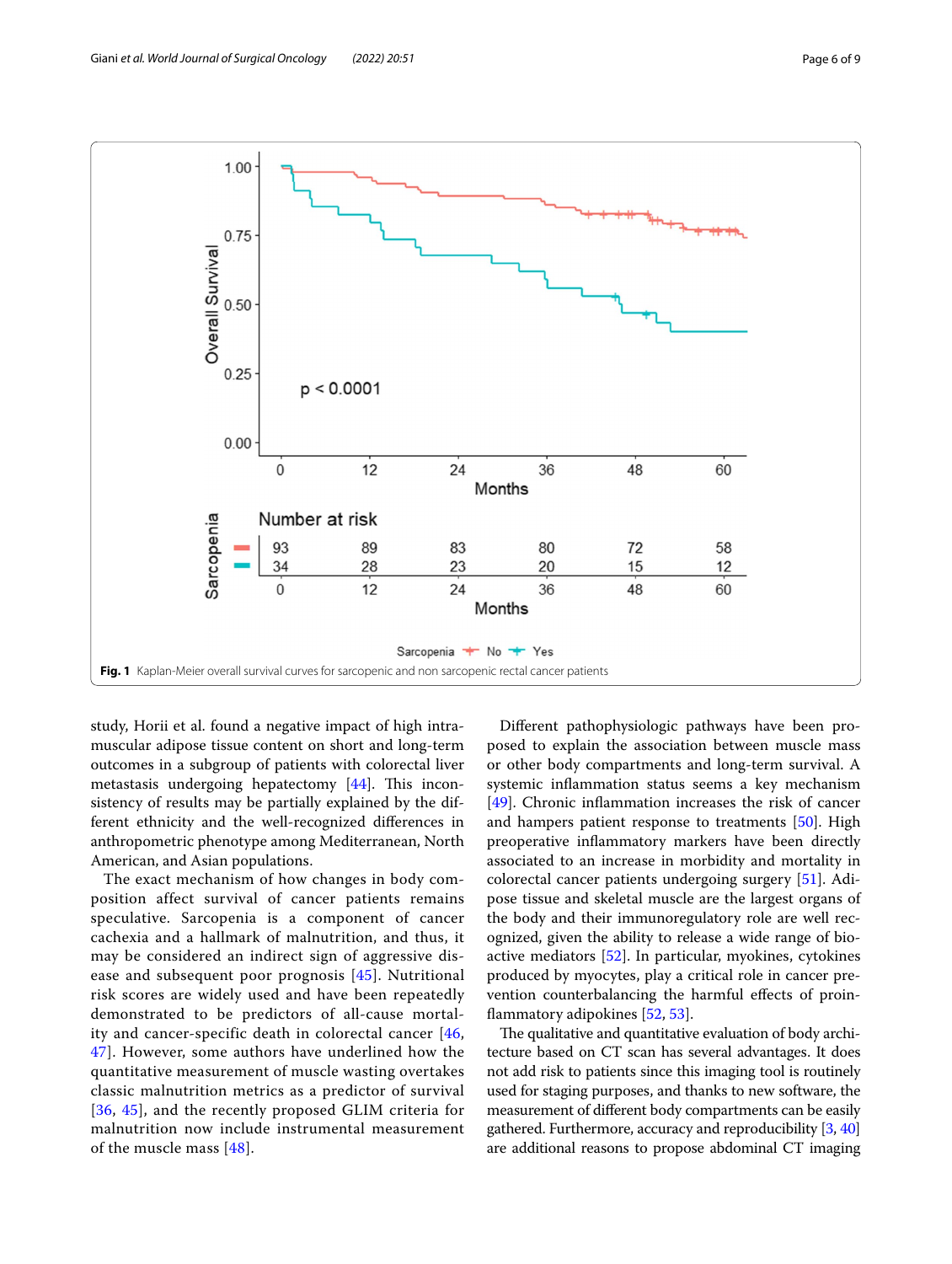as the reference technique for anthropometric evaluation. These characteristics, combined with the prognostic ability, suggest adding CT-derived body composition assessment to conventional evaluation tools to identify individuals who might beneft from early and tailored metabolic interventions. By moving from measurement to action, multimodal prehabilitation programs, combining physical exercise and personalized nutritional intervention, in candidates to colorectal operations, have been recently shown to increase lean body mass and reduce fat mass [[54](#page-8-6)]. Whether these changes in body composition will afect long-term outcomes of surgical cancer patients need to be further explored.

There are some limitations in our study. First, it was a single-center retrospective study and results need to be validated by prospective observational trials. Second, we used sex-related percentiles of our population rather than validated cutoffs to define groups at risk. Yet, body composition may have profound regional and ethnic variations, and peculiar diseases may have diferent infuences on anthropometric changes, emphasizing the risk of using universal thresholds. Moreover, CT scans were obtained at the time of diagnosis, and the trajectory and overtime changes were not investigated. Lastly, there was a relatively small number of patients who experienced recurrence and cancer-related death, with a potential generation of a type-II error.

## **Conclusions**

In this cohort study of patients who underwent rectal cancer surgery without NACR, the presence of preoperative sarcopenia assessed at CT scan was an independent prognostic factor for dismal long-term survival. The present results support the inclusion of body composition assessment for prognostic stratifcation also for this cohort of patients.

## **Supplementary Information**

The online version contains supplementary material available at [https://doi.](https://doi.org/10.1186/s12957-021-02460-7) [org/10.1186/s12957-021-02460-7](https://doi.org/10.1186/s12957-021-02460-7).

<span id="page-6-6"></span>**Additional fle 1: Supplementary Table 1** Descriptive analysis of the anthropometric measures and body composition indexes. Legend: Numbers are medians (percentile). BMI: Body mass index; SMI: Skeletal muscle index; VATI: Visceral adipose tissue index; SATI: Subcutaneous adipose tissue index; VFMAI: Visceral fat-muscle area index; VSR: Visceral to subcutaneous adipose tissue area ratio; IMFAR: Infra-muscular fat area ratio.

<span id="page-6-7"></span>**Additional fle 2: Supplementary Fig. 1** Multivariate analysis of factors associated to cancer-related death in rectal cancer patients undergoing upfront surgery. Quadrangles represent hazard risk. Horizontal bars represent 95% confdential interval VATI: Visceral adipose tissue index.

<span id="page-6-9"></span><span id="page-6-8"></span>**Additional fle 3: Supplementary Fig. 2** Kaplan-Meier tumor-specifc survival curve for sarcopenic and non sarcopenic rectal cancer patients.

**Additional fle 4: Supplementary Fig. 3** Kaplan-Meier disease-free survival curve for sarcopenic and non sarcopenic rectal cancer patients.

#### **Acknowledgements**

Not applicable.

#### **Authors' contributions**

Conceptualization, A.G. and L.G.; methodology, A.G., S.F. and L.G..; radiological images analysis, L.R. and D.I.; data analysis, S.F.; data curation, A.G., N.T., and A.F.; writing: original draft preparation, A. G, A.F., and S.F.; writing: review and editing, A.G., A.F., N.T., L.N., and L.G.; supervision, M.B. All authors have read and agreed to the published version of the manuscript.

#### **Funding**

This research received no external funding.

#### **Availability of data and materials**

The datasets analyzed during the current study are available from the corresponding author on reasonable request.

#### **Declarations**

#### **Ethics approval and consent to participate**

The local ethical committee reviewed the protocol and deemed that formal approval was not required owing to the retrospective, observational, and anonymous nature of this study. The study protocol followed the ethical guidelines of the 1975 Declaration of Helsinki (revised in Brazil 2013). The results are reported according to Strengthening the Reporting of Observational Studies in Epidemiology (STROBE). Informed consent was not obtained given the retrospective nature of the study.

#### **Consent for publication**

Not applicable.

#### **Competing interests**

The authors declare that they have no competing interests.

#### **Author details**

<sup>1</sup> Present Address: School of Medicine and Surgery, University of Milano-Bicocca, Monza, Italy. <sup>2</sup> Department of Surgery, San Gerardo Hospital, Monza, Italy. <sup>3</sup> Department of Radiology, San Gerardo Hospital Via Pergolesi 33, 20900 Monza, Italy.

Received: 12 September 2021 Accepted: 29 November 2021 Published online: 25 February 2022

#### **References**

- <span id="page-6-0"></span>1. Abbass T, Dolan RD, Laird BJ, McMillan DC. The relationship between imaging-based body composition analysis and the systemic infammatory response in patients with cancer: a systematic review. Cancers (Basel). 2019;11(9):1304.
- <span id="page-6-1"></span>2. Pring ET, Malietzis G, Kennedy RH, Athanasiou T, Jenkins JT. Cancer cachexia and myopenia - update on management strategies and the direction of future research for optimizing body composition in cancer - a narrative review. Cancer Treat Rev. 2018;70:245–54.
- <span id="page-6-2"></span>3. van Vugt JL, Levolger S, Gharbharan A, Koek M, Niessen WJ, Burger JW, et al. A comparative study of software programmes for cross-sectional skeletal muscle and adipose tissue measurements on abdominal computed tomography scans of rectal cancer patients. J Cachexia Sarcopenia Muscle. 2017;8(2):285–97.
- <span id="page-6-3"></span>4. Shen W, Punyanitya M, Wang Z, Gallagher D, St-Onge MP, Albu J, et al. Total body skeletal muscle and adipose tissue volumes: estimation from a single abdominal cross-sectional image. J Appl Physiol (1985). 2004;97(6):2333–8.
- <span id="page-6-4"></span>5. Kawaguchi Y, Hanaoka J, Ohshio Y, Okamoto K, Kaku R, Hayashi K, et al. Sarcopenia predicts poor postoperative outcome in elderly patients with lung cancer. Gen Thorac Cardiovasc Surg. 2019;67(11):949–54.
- <span id="page-6-5"></span>6. Peng PD, van Vledder MG, Tsai S, de Jong MC, Makary M, Ng J, et al. Sarcopenia negatively impacts short-term outcomes in patients undergoing hepatic resection for colorectal liver metastasis. HPB (Oxford). 2011;13(7):439–46.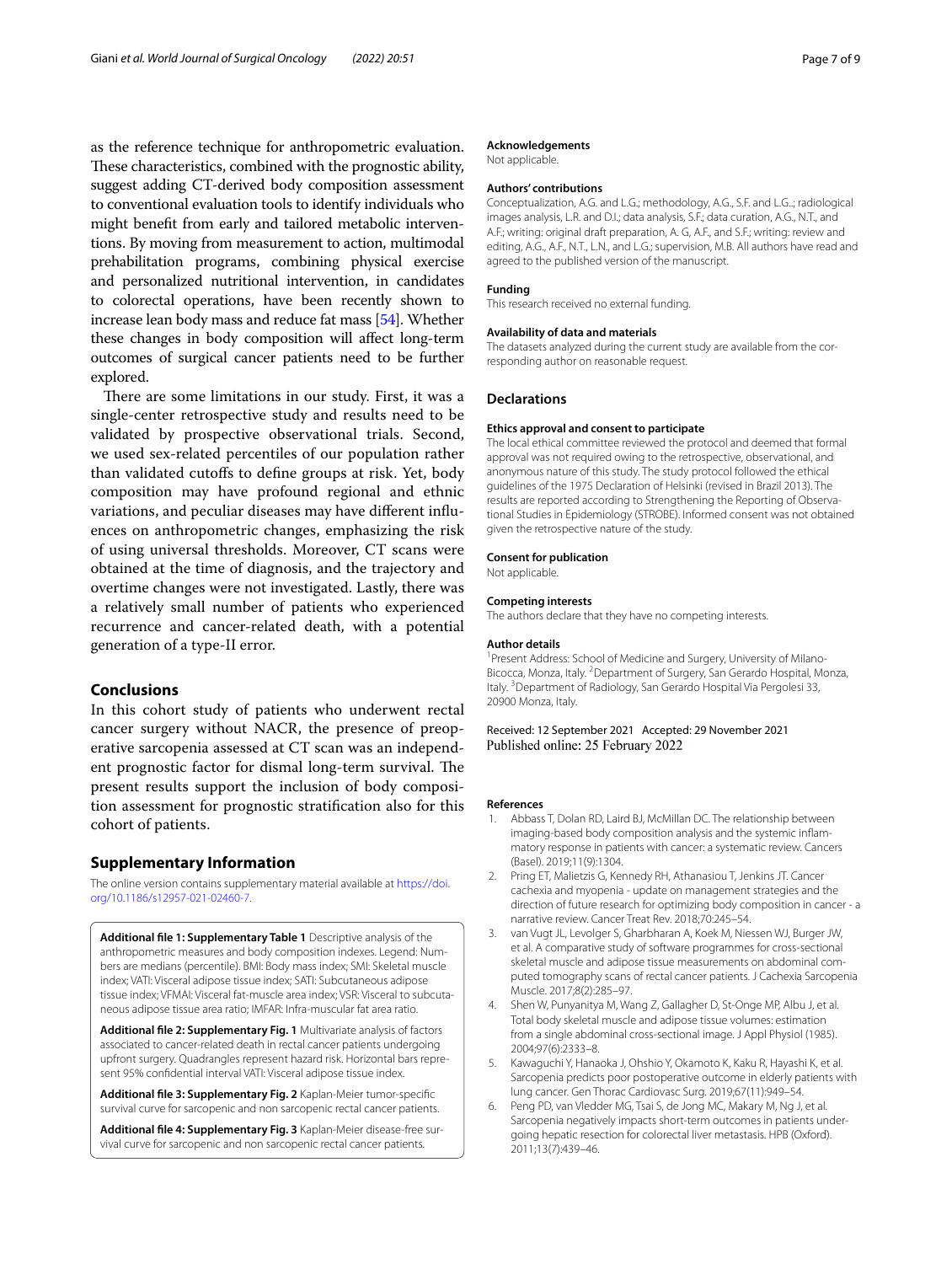- <span id="page-7-0"></span>7. Zhuang CL, Huang DD, Pang WY, Zhou CJ, Wang SL, Lou N, et al. Sarcopenia is an independent predictor of severe postoperative complications and long-term survival after radical gastrectomy for gastric cancer: analysis from a large-scale cohort. Medicine (Baltimore). 2016;95(13):e3164.
- <span id="page-7-1"></span>8. Pecorelli N, Capretti G, Sandini M, Damascelli A, Cristel G, De Cobelli F, et al. Impact of sarcopenic obesity on failure to rescue from major complications following pancreaticoduodenectomy for cancer: results from a multicenter study. Ann Surg Oncol. 2018;25(1):308–17.
- <span id="page-7-2"></span>Giani A, Famularo S, Riva L, Tamini N, Ippolito D, Nespoli L, et al. Association between specifc presurgical anthropometric indexes and morbidity in patients undergoing rectal cancer resection. Nutrition. 2020;75-76:110779.
- <span id="page-7-3"></span>10. Rier HN, Jager A, Sleijfer S, van Rosmalen J, Kock MCJM, Levin MD. Low muscle attenuation is a prognostic factor for survival in metastatic breast cancer patients treated with frst line palliative chemotherapy. Breast. 2017;31:9–15.
- 11. van Dijk DP, Bakens MJ, Coolsen MM, Rensen SS, van Dam RM, Bours MJ, et al. Low skeletal muscle radiation attenuation and visceral adiposity are associated with overall survival and surgical site infections in patients with pancreatic cancer. J Cachexia Sarcopenia Muscle. 2017;8(2):317–26.
- 12. Chakedis J, Spolverato G, Beal EW, Woelfel I, Bagante F, Merath K, et al. Pre-operative sarcopenia identifes patients at risk for poor survival after resection of biliary tract cancers. J Gastrointest Surg. 2018;22(10):1697–708.
- <span id="page-7-4"></span>13. Mayr R, Gierth M, Zeman F, Reifen M, Seeger P, Wezel F, et al. Sarcopenia as a comorbidity-independent predictor of survival following radical cystectomy for bladder cancer. J Cachexia Sarcopenia Muscle. 2018;9(3):505–13.
- <span id="page-7-5"></span>14. Malietzis G, Currie AC, Athanasiou T, Johns N, Anyamene N, Glynne-Jones R, et al. Infuence of body composition profle on outcomes following colorectal cancer surgery. Br J Surg. 2016;103(5):572–80.
- <span id="page-7-20"></span>15. Hopkins JJ, Reif RL, Bigam DL, Baracos VE, Eurich DT, Sawyer MB. The impact of muscle and adipose tissue on long-term survival in patients with stage I to III colorectal cancer. Dis Colon Rectum. 2019;62(5):549–60.
- <span id="page-7-27"></span>16. Park SE, Hwang IG, Choi CH, Kang H, Kim BG, Park BK, et al. Sarcopenia is poor prognostic factor in older patients with locally advanced rectal cancer who received preoperative or postoperative chemoradiotherapy. Medicine (Baltimore). 2018;97(48):e13363.
- <span id="page-7-6"></span>17. Brown JC, Caan BJ, Prado CM, Cespedes Feliciano EM, Xiao J, Kroenke CH, et al. The association of abdominal adiposity with mortality in patients with stage I-III colorectal cancer. J Natl Cancer Inst. 2020;112(4):377–83.
- <span id="page-7-7"></span>18. Leijssen LGJ, Dinaux AM, Kunitake H, Bordeianou LG, Berger DL. The impact of postoperative morbidity on survival in patients with metastatic colon and rectal cancer. J Surg Oncol. 2019;120(3):460–72.
- <span id="page-7-8"></span>19. Alves A, Panis Y, Mathieu P, Mantion G, Kwiatkowski F, Slim K. Association Française de Chirurgie. Postoperative mortality and morbidity in French patients undergoing colorectal surgery: results of a prospective multicenter study. Arch Surg. 2005;140(3):278–83 discussion 284.
- <span id="page-7-9"></span>20. Konishi T, Watanabe T, Kishimoto J, Nagawa H. Elective colon and rectal surgery difer in risk factors for wound infection: results of prospective surveillance. Ann Surg. 2006;244(5):758–63.
- <span id="page-7-10"></span>21. McDermott FT, Hughes ES, Pihl E, Milne BJ, Price AB. Comparative results of surgical management of single carcinomas of the colon and rectum: a series of 1939 patients managed by one surgeon. Br J Surg. 1981;68(12):850–5.
- 22. Lee YC, Lee YL, Chuang JP, Lee JC. Diferences in survival between colon and rectal cancer from SEER data. PLoS One. 2013;8(11):e78709.
- <span id="page-7-23"></span>23. Li M, Li JY, Zhao AL, Gu J. Colorectal cancer or colon and rectal cancer? Clinicopathological comparison between colonic and rectal carcinomas. Oncology. 2007;73(1-2):52–7.
- <span id="page-7-11"></span>24. Iqbal A, George TJ. Randomized clinical trials in colon and rectal cancer. Surg Oncol Clin N Am. 2017;26(4):689–704.
- <span id="page-7-12"></span>25. Glynne-Jones R, Wyrwicz L, Tiret E, Brown G, Rödel C, Cervantes A, et al. Rectal cancer: ESMO Clinical Practice Guidelines for diagnosis, treatment and follow-up. Ann Oncol. 2017;28(suppl\_4):iv22–40.
- 26. Li Y, Wang J, Ma X, Tan L, Yan Y, Xue C, et al. A review of neoadjuvant chemoradiotherapy for locally advanced rectal cancer. Int J Biol Sci. 2016;12(8):1022–31.
- <span id="page-7-13"></span>27. MERCURY Study Group. Diagnostic accuracy of preoperative magnetic resonance imaging in predicting curative resection of rectal cancer: prospective observational study. BMJ. 2006;333(7572):779.
- <span id="page-7-14"></span>28. Davis MP, Panikkar R. Sarcopenia associated with chemotherapy and targeted agents for cancer therapy. Ann Palliat Med. 2019;8(1):86–101.
- <span id="page-7-15"></span>29. von Elm E, Altman DG, Egger M, Pocock SJ, Gøtzsche PC, Vandenbroucke JP, et al. The Strengthening the Reporting of Observational Studies in Epidemiology (STROBE) Statement: guidelines for reporting observational studies. Int J Surg. 2014;12(12):1495–9.
- <span id="page-7-16"></span>30. Prado CM, Liefers JR, McCargar LJ, Reiman T, Sawyer MB, Martin L, et al. Prevalence and clinical implications of sarcopenic obesity in patients with solid tumours of the respiratory and gastrointestinal tracts: a populationbased study. Lancet Oncol. 2008;9(7):629–35.
- <span id="page-7-17"></span>31. Miyamoto Y, Baba Y, Sakamoto Y, Ohuchi M, Tokunaga R, Kurashige J, et al. Sarcopenia is a negative prognostic factor after curative resection of colorectal cancer. Ann Surg Oncol. 2015;22(8):2663–8.
- <span id="page-7-18"></span>32. Dindo D, Demartines N, Clavien PA. Classifcation of surgical complications: a new proposal with evaluation in a cohort of 6336 patients and results of a survey. Ann Surg. 2004;240(2):205–13.
- <span id="page-7-19"></span>33. Järvinen T, Ilonen I, Kauppi J, Salo J, Räsänen J. Loss of skeletal muscle mass during neoadjuvant treatments correlates with worse prognosis in esophageal cancer: a retrospective cohort study. World J Surg Oncol. 2018;16(1):27.
- <span id="page-7-21"></span>34. Aro R, Mäkäräinen-Uhlbäck E, Ämmälä N, Rautio T, Ohtonen P, Saarnio J, et al. The impact of sarcopenia and myosteatosis on postoperative outcomes and 5-year survival in curatively operated colorectal cancer patients - a retrospective register study. Eur J Surg Oncol. 2020;46(9):1656–62.
- 35. Okugawa Y, Toiyama Y, Yamamoto A, Shigemori T, Yin C, Narumi A, et al. Clinical impact of muscle quantity and quality in colorectal cancer patients: a propensity score matching analysis. JPEN J Parenter Enteral Nutr. 2018;42(8):1322–33.
- <span id="page-7-34"></span>36. Vashi PG, Gorsuch K, Wan L, Hill D, Block C, Gupta D. Sarcopenia supersedes subjective global assessment as a predictor of survival in colorectal cancer. PLoS One. 2019;14(6):e0218761.
- 37. Shirdel M, Andersson F, Myte R, Axelsson J, Rutegård M, Blomqvist L, et al. Body composition measured by computed tomography is associated with colorectal cancer survival, also in early-stage disease. Acta Oncol. 2020;59(7):799–808.
- <span id="page-7-22"></span>38. Lee CS, Won DD, Oh SN, Lee YS, Lee IK, Kim IH, et al. Prognostic role of pre-sarcopenia and body composition with long-term outcomes in obstructive colorectal cancer: a retrospective cohort study. World J Surg Oncol. 2020;18(1):230.
- <span id="page-7-24"></span>39. van den Berg I, Coebergh van den Braak RRJ, van Vugt JLA, Ijzermans JNM, Buettner S. Actual survival after resection of primary colorectal cancer: results from a prospective multicenter study. World J Surg Oncol. 2021;19(1):96.
- <span id="page-7-25"></span>40. Takeda Y, Akiyoshi T, Matsueda K, Fukuoka H, Ogura A, Miki H, et al. Skeletal muscle loss is an independent negative prognostic factor in patients with advanced lower rectal cancer treated with neoadjuvant chemoradiotherapy. PLoS One. 2018;13(4):e0195406.
- <span id="page-7-26"></span>41. Levolger S, van Vledder MG, Alberda WJ, Verhoef C, de Bruin RWF, IJzermans JNM, Burger JW. Muscle wasting and survival following preoperative chemoradiotherapy for locally advanced rectal carcinoma. Clin Nutr. 2018;37(5):1728–35.
- <span id="page-7-28"></span>42. Choi MH, Oh SN, Lee IK, Oh ST, Won DD. Sarcopenia is negatively associated with long-term outcomes in locally advanced rectal cancer. J Cachexia Sarcopenia Muscle. 2018;9(1):53–9.
- <span id="page-7-29"></span>43. Han JS, Ryu H, Park IJ, Kim KW, Shin Y, Kim SO, et al. Association of body composition with long-term survival in non-metastatic rectal cancer patients. Cancer Res Treat. 2020;52(2):563–72.
- <span id="page-7-30"></span>44. Horii N, Sawda Y, Kumamoto T, Tsuchiya N, Murakami T, Yabushita Y, et al. Impact of intramuscular adipose tissue content on short- and long-term outcomes of hepatectomy for colorectal liver metastasis: a retrospective analysis. World J Surg Oncol. 2020;18(1):68.
- <span id="page-7-31"></span>45. Hopkinson JB, Wright DN, McDonald JW, Corner JL. The prevalence of concern about weight loss and change in eating habits in people with advanced cancer. J Pain Symptom Manag. 2006;32(4):322–31.
- <span id="page-7-32"></span>46. Doleman B, Mills KT, Lim S, Zelhart MD, Gagliardi G. Body mass index and colorectal cancer prognosis: a systematic review and meta-analysis. Tech Coloproctol. 2016;20(8):517–35.
- <span id="page-7-33"></span>47. Luvián-Morales J, González-Trejo S, Carrillo JF, Herrera-Goepfert R, Aiello-Crocifoglio V, Gallardo-Rincón D, et al. Association of the prognostic nutritional index and overall survival in patients with colorectal